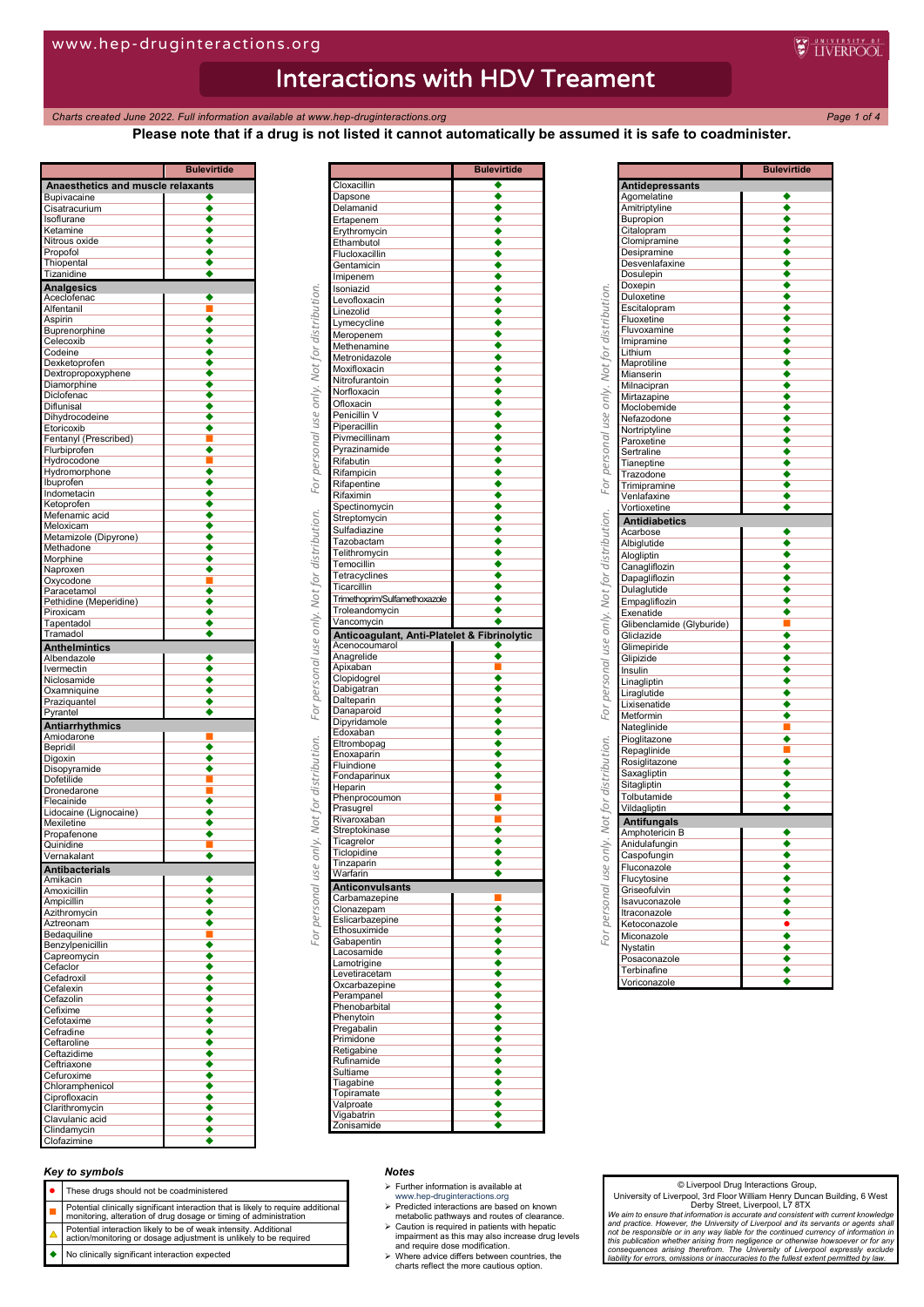*Charts created June 2022. Full information available at www.hep-druginteractions.org Page 2 of 4*

**WEINERPOOL** 

**Please note that if a drug is not listed it cannot automatically be assumed it is safe to coadminister.**

|                                           | <b>Bulevirtide</b>             |
|-------------------------------------------|--------------------------------|
| <b>Antihistamines</b>                     |                                |
| Astemizole                                |                                |
| <b>Bilastine</b>                          | ٠                              |
| Cetirizine<br>Chlorphenamine              | ٠                              |
| Desloratadine                             |                                |
| Diphenhydramine                           |                                |
| Doxylamine                                | ٠                              |
| Ebastine                                  |                                |
| Fexofenadine                              |                                |
| Hydroxyzine                               |                                |
| Levocetirizine                            |                                |
| Loratadine                                |                                |
| Promethazine                              |                                |
| Terfenadine                               |                                |
| <b>Antimigraine Agents</b><br>Almotriptan |                                |
| Dihydroergotamine                         | ш                              |
| Eletriptan                                |                                |
| Ergotamine                                |                                |
| Frovatriptan                              | ٠                              |
| Methylergonovine                          |                                |
| Naratriptan                               | ò                              |
| Pizotifen                                 |                                |
| Rizatriptan                               |                                |
| Sumatriptan                               |                                |
| Zolmitriptan                              |                                |
| Antiprotozoals                            |                                |
| Amodiaquine                               |                                |
| Artemether                                | ٠                              |
| Artemisinin<br>Artesunate                 | ٠                              |
| Atovaguone                                |                                |
| Chloroquine                               |                                |
| Dihydroartemisinin                        |                                |
| Doxycycline                               |                                |
| Halofantrine                              |                                |
| Hydroxychloroquine                        |                                |
| Lumefantrine                              |                                |
| Mefloquine                                |                                |
| Nitazoxanide                              |                                |
| Pentamidine                               |                                |
| Primaquine                                |                                |
| Proguanil<br>Pyrimethamine                | ٠                              |
| Quinine                                   |                                |
| Sodium stibogluconate                     |                                |
| Sulfadoxine                               |                                |
| Antipsychotic/Neuroleptics                |                                |
| Amisulpride                               |                                |
| Aripiprazole                              | Ц                              |
| Asenapine                                 |                                |
| Chlorpromazine                            |                                |
| Chlorprothixene                           |                                |
| Clozapine                                 |                                |
| Flupentixol                               |                                |
| Fluphenazine<br>Haloperidol               |                                |
| lloperidone                               |                                |
| Levomepromazine                           |                                |
| Lurasidone                                | ٠                              |
| Olanzapine                                |                                |
| Paliperidone                              |                                |
| Perazine                                  |                                |
| Periciazine                               | ٠                              |
| Perphenazine                              | ٠                              |
| Pimozide                                  | Ξ                              |
| Pipotiazine                               | ٠                              |
| Prochlorperazine                          | $\frac{\bullet}{\blacksquare}$ |
| Quetiapine<br>Risperidone                 | $\overline{\bullet}$           |
| Sulpiride                                 |                                |
| Thioridazine                              | $\frac{\bullet}{\bullet}$      |
| Tiapride                                  | $\overline{\bullet}$           |
| Trifluoperazine                           | $\overline{\bullet}$           |
| Ziprasidone                               |                                |
| Zuclopentixol                             |                                |

|                                        | <b>Bulevirtide</b> |
|----------------------------------------|--------------------|
| <b>Antivirals</b>                      |                    |
| Aciclovir                              |                    |
| Amantadine                             | ٠                  |
| Brincidofovir                          | п                  |
| Brivudine<br>Cidofovir                 |                    |
| Favipiravir                            |                    |
|                                        |                    |
| Foscarnet                              |                    |
| Molnupiravir<br>Nirmatrelvir/ritonavir | $\bullet$          |
| Oseltamivir                            | ٠                  |
| Remdesivir                             |                    |
| Rimantadine                            |                    |
| Sotrovimab                             |                    |
| Tecovirimat                            |                    |
| Tixagevimab/cilgavimab                 |                    |
| Valaciclovir                           | ٠                  |
| Zanamivir                              |                    |
| Anxiolytics/hypnotics/sedatives        |                    |
| Alprazolam                             | ٠                  |
| Amobarbital                            |                    |
| Bromazepam                             |                    |
| Bromperidol                            |                    |
| <b>Buspirone</b>                       |                    |
| Clobazam                               |                    |
| Clorazepate                            |                    |
| Clotiapine                             |                    |
| Diazepam                               | ٠                  |
| Estazolam                              |                    |
| Flurazepam                             |                    |
| Lorazepam                              |                    |
| Lormetazepam                           |                    |
| Midazolam (oral)                       |                    |
| Midazolam (parenteral)                 |                    |
| Oxazepam                               |                    |
| Quazepam                               | ٠                  |
| Temazepam                              |                    |
| Triazolam                              |                    |
| Zaleplon                               |                    |
| Zolpidem                               |                    |
| Zopiclone<br><b>Beta Blockers</b>      |                    |
| Atenolol                               |                    |
| Bisoprolol                             |                    |
| Carvedilol                             |                    |
| Celiprolol                             |                    |
| Labetalol                              |                    |
| Metoprolol                             |                    |
| Nebivolol                              |                    |
| Oxprenolol                             |                    |
| Pindolol                               |                    |
| Propranolol                            |                    |
| Sotalol<br>Timolol                     |                    |
|                                        |                    |
| <b>Bisphosphonates</b>                 |                    |
| Alendronic acid<br>Clodronate          |                    |
| Ibandronic acid                        |                    |
| Pamidronate                            |                    |
| Risedronate                            |                    |
| <b>Bronchodilators</b>                 |                    |
| Formoterol                             | ٠                  |
| Indacaterol                            | ٠                  |
| Ipratropium bromide                    | ٠                  |
| Montelukast                            | ٠                  |
| Omalizumab                             |                    |
| Salbutamol                             |                    |
| Salmeterol                             | ٠                  |
| Theophylline                           |                    |
| Tiotropium                             | ٠                  |
| <b>Calcium Channel Blockers</b>        |                    |
| Amlodipine                             |                    |
| Diltiazem                              |                    |
| Felodipine                             |                    |
| Nicardipine                            |                    |
| Nifedipine                             | ٠                  |
| Nisoldipine                            |                    |
| Nitrendipine                           |                    |
| Verapamil                              |                    |
|                                        |                    |

|                                                                                                                                                |                                                       | <b>Bulevirtide</b>        |
|------------------------------------------------------------------------------------------------------------------------------------------------|-------------------------------------------------------|---------------------------|
|                                                                                                                                                | <b>Cancer Therapies</b>                               |                           |
|                                                                                                                                                | Abiraterone<br>Acalabrutinib                          | ٠                         |
|                                                                                                                                                | Anastrozole                                           | ٠                         |
|                                                                                                                                                | Avelumab                                              |                           |
|                                                                                                                                                | Axitinib                                              |                           |
|                                                                                                                                                | Bevacizumab<br>Blinatumomab                           |                           |
|                                                                                                                                                | Bortezomib                                            |                           |
|                                                                                                                                                | Bosutinib                                             |                           |
|                                                                                                                                                | Brentuximab vedotin                                   |                           |
|                                                                                                                                                | Capecitabine<br>Carboplatin                           |                           |
|                                                                                                                                                | Cetuximab                                             |                           |
|                                                                                                                                                | Chlorambucil                                          | $\overline{\bullet}$      |
|                                                                                                                                                | Cisplatin                                             |                           |
|                                                                                                                                                | Cyclophosphamide<br>Daratumumab                       |                           |
|                                                                                                                                                | Dasatinib                                             |                           |
|                                                                                                                                                | Doxorubicin                                           |                           |
|                                                                                                                                                | Erlotinib                                             |                           |
|                                                                                                                                                | Estramustine                                          |                           |
|                                                                                                                                                | Etoposide<br>Everolimus                               |                           |
| For personal use only. Not for distribution.     For personal use only. Not for distribution.     For personal use only. Not for distribution. | Exemestane                                            |                           |
|                                                                                                                                                | Fludarabine                                           | ٠                         |
|                                                                                                                                                | Gefitinib                                             |                           |
|                                                                                                                                                | Gemcitabine<br>Idarubicin                             |                           |
|                                                                                                                                                | Imatinib                                              |                           |
|                                                                                                                                                | Ipilimumab                                            |                           |
|                                                                                                                                                | Irinotecan                                            |                           |
|                                                                                                                                                | Ixazomib<br>Lapatinib                                 | $\overline{\bullet}$<br>◆ |
|                                                                                                                                                | Letrozole                                             |                           |
|                                                                                                                                                | Medroxyprogesterone                                   |                           |
|                                                                                                                                                | (oncology)                                            |                           |
|                                                                                                                                                | Mercaptopurine<br>Mesna                               | $\overline{\bullet}$      |
|                                                                                                                                                | Methotrexate                                          |                           |
|                                                                                                                                                | Mitoxantrone                                          |                           |
|                                                                                                                                                | Nilotinib                                             |                           |
|                                                                                                                                                | Niraparib<br>Nivolumab                                |                           |
|                                                                                                                                                | Obinutuzumab                                          | ٠                         |
|                                                                                                                                                | Ofatumumab                                            |                           |
|                                                                                                                                                | Olaratumab                                            | $\overline{\bullet}$      |
|                                                                                                                                                | Oxaliplatin<br>Paclitaxel                             | Ţ                         |
|                                                                                                                                                | Panitumumab                                           |                           |
|                                                                                                                                                | Pembrolizumab                                         |                           |
|                                                                                                                                                | Rituximab                                             | $\frac{\bullet}{\bullet}$ |
|                                                                                                                                                | Ruxolitinib<br>Sunitinib                              |                           |
|                                                                                                                                                | Tamoxifen                                             |                           |
|                                                                                                                                                | Temsirolimus                                          |                           |
|                                                                                                                                                | Vinblastine                                           | ٠                         |
|                                                                                                                                                | Vincristine<br>Vinorelbine                            |                           |
|                                                                                                                                                | Contraceptives and hormone replacement                |                           |
|                                                                                                                                                | Conjugated estrogens (HRT)                            |                           |
|                                                                                                                                                | Desogestrel (POP)                                     |                           |
|                                                                                                                                                | Desogestrel/ethinylestradiol                          |                           |
|                                                                                                                                                | (COC)<br>Dienogest                                    |                           |
|                                                                                                                                                | Drospirenone (POP)                                    |                           |
|                                                                                                                                                | Drospirenone/estradiol                                |                           |
|                                                                                                                                                | (HRT)                                                 |                           |
|                                                                                                                                                | Drospirenone/ethinylestradi                           |                           |
|                                                                                                                                                | ol (COC)<br>Dydrogesterone/estradiol                  |                           |
|                                                                                                                                                | (HRT)                                                 |                           |
|                                                                                                                                                | Estradiol                                             |                           |
|                                                                                                                                                | Ethinylestradiol                                      |                           |
|                                                                                                                                                | Etonogestrel (implant)<br>Etonogestrel (vaginal ring) |                           |
|                                                                                                                                                | Gestodene/ethinylestradiol                            |                           |
|                                                                                                                                                | (COC)                                                 |                           |
|                                                                                                                                                |                                                       |                           |

### *Key to symbols*

- These drugs should not be coadministered
- 
- **Potential clinically significant interaction that is likely to require additional**<br>monitoring, alteration of drug dosage or timing of administration
- Potential interaction likely to be of weak intensity. Additional action/monitoring or dosage adjustment is unlikely to be required
- No clinically significant interaction expected

#### *Notes*

- $\triangleright$  Further information is available at
- 
- www.hep-druginteractions.org Predicted interactions are based on known metabolic pathways and routes of clearance.
- Caution is required in patients with hepatic impairment as this may also increase drug levels and require dose modification. Where advice differs between countries, the charts reflect the more cautious option.
- 

#### © Liverpool Drug Interactions Group,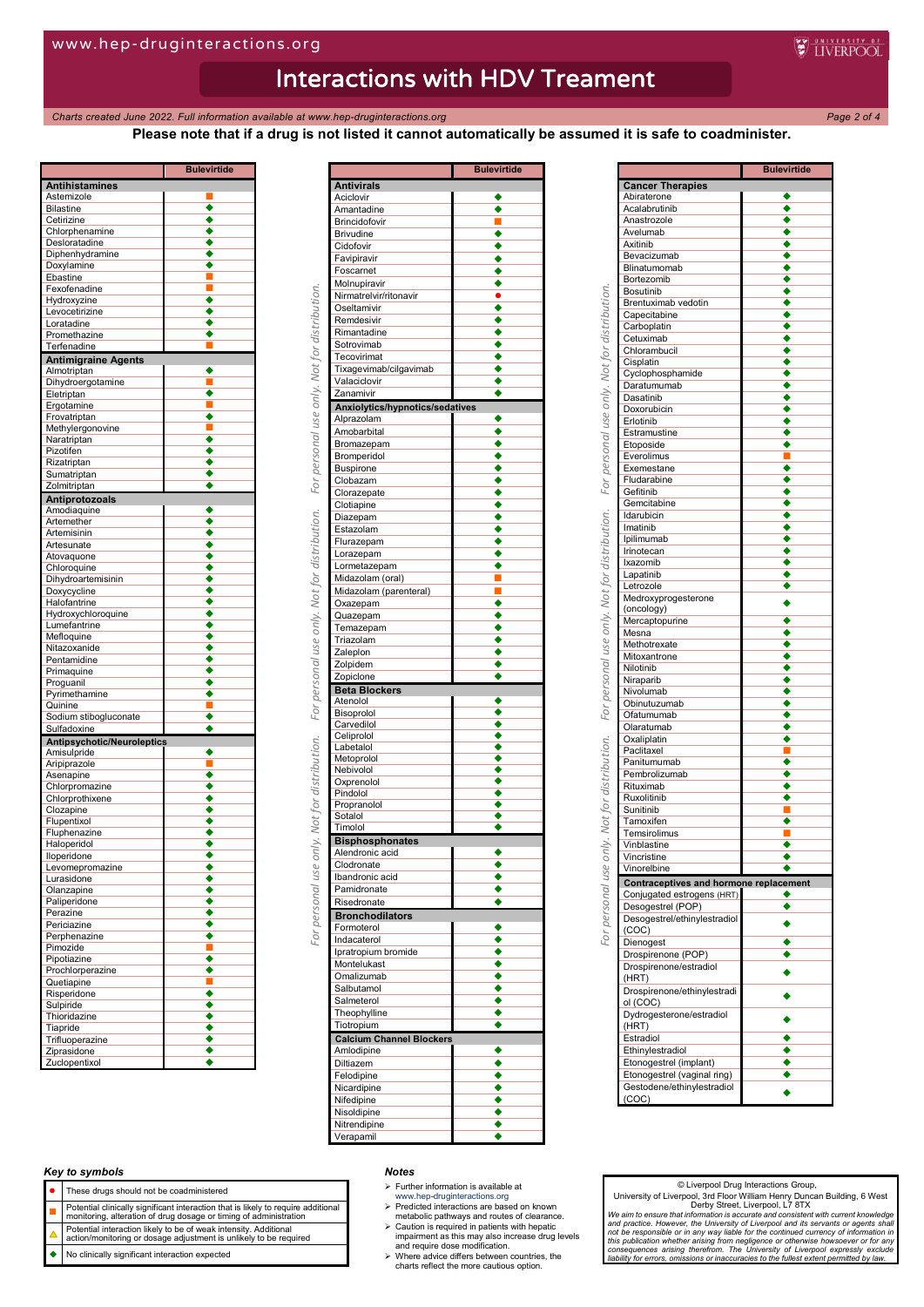**Bulevirtide** 

## Interactions with HDV Treament

**Charts created June 2022. Full information available at www.hep-druginteractions.org Page 3 of 4** 

**Please note that if a drug is not listed it cannot automatically be assumed it is safe to coadminister.**

**W** INERPOOL

| Contraceptives and hormone replacement |  |  |
|----------------------------------------|--|--|
| Levonorgestrel                         |  |  |
| (Emergency Contraception)              |  |  |
| Levonorgestrel (HRT)                   |  |  |
| Levonorgestrel (implant)               |  |  |
| Levonorgestrel (IUD)                   |  |  |
| Levonorgestrel (POP)                   |  |  |
| Levonorgestrel/                        |  |  |
| ethinylestradiol (COC)                 |  |  |
| Medroxyprogesterone (depot)            |  |  |
| Medroxyprogesterone (oral)             |  |  |
| Medroxyprogesterone/                   |  |  |
| conjugated estrogens (HRT)             |  |  |
| Medroxyprogesterone/                   |  |  |
| estradiol (HRT)                        |  |  |
| Norelgestromin/ethinylestradiol        |  |  |
| (patch)                                |  |  |
| Norethisterone                         |  |  |
| (Norethindrone) (depot                 |  |  |
| injection)                             |  |  |
| Norethisterone                         |  |  |
| (Norethindrone) (POP)                  |  |  |
| Norethisterone                         |  |  |
| (Norethindrone)/estradiol              |  |  |
| (HRT)                                  |  |  |
| Norethisterone                         |  |  |
| (Norethindrone)                        |  |  |
| ethinylestradiol (COC)                 |  |  |
| Norethisterone                         |  |  |
| (Norethindrone)/mestranol              |  |  |
| (COC)                                  |  |  |
| Norgestimate/ethinylestradiol          |  |  |
| (COC)                                  |  |  |
| Norgestrel/conjugated                  |  |  |
| estrogens (HRT)                        |  |  |
| Norgestrel/ethinylestradiol            |  |  |
| (COC)                                  |  |  |
| <b>Erectile Dysfunction Agents</b>     |  |  |
| Sildenafil                             |  |  |
| Tadalafil                              |  |  |
| Vardenafil                             |  |  |

|                                | <b>Bulevirtide</b>        |
|--------------------------------|---------------------------|
| <b>Gastrointestinal Agents</b> |                           |
| Aluminium hydroxide            | ◆                         |
| Alverine citrate               | ٠                         |
| Antacids                       | ٠                         |
| Aprepitant                     |                           |
| Bisacodyl                      |                           |
| Cimetidine                     |                           |
| Cisapride                      |                           |
| Cyclizine                      |                           |
| Dantron                        |                           |
| Domperidone                    |                           |
| Droperidol                     | ٠                         |
| Esomeprazole                   |                           |
| Famotidine                     |                           |
| Granisetron                    |                           |
| Hyoscine<br>Ispaghula husk     |                           |
| Lactulose                      |                           |
| Lansoprazole                   |                           |
| Linaclotide                    | ٠                         |
| Loperamide                     | ٠                         |
| Lubiprostone                   |                           |
| Macrogol                       |                           |
| Mebeverine                     | ٠                         |
| Mesalazine                     |                           |
| Methylcellulose                | ٠                         |
| Metoclopramide                 |                           |
| Naloxegol                      |                           |
| Omeprazole                     |                           |
| Ondansetron                    |                           |
| Pantoprazole                   |                           |
| Prucalopride                   |                           |
| Rabeprazole                    |                           |
| Ranitidine                     |                           |
| Senna<br>Simeticone            |                           |
| Sulfasalazine                  |                           |
| Trimebutine                    |                           |
| <b>HCC Therapies</b>           |                           |
| Lenvatinib                     |                           |
| Pembrolizumab                  |                           |
| Regorafenib                    | ٠                         |
| Sorafenib                      | ٠                         |
| <b>Hepatitis B Drugs</b>       |                           |
| Adefovir                       | ٠                         |
| Entecavir                      |                           |
| Lamivudine                     | $\overline{\bullet}$      |
| Peginterferon alfa-2a          | ٠                         |
| Peginterferon alfa-2b          |                           |
| Ribavirin                      |                           |
| Telbivudine                    | ٠                         |
| Tenofovir alafenamide          | ٠                         |
| Tenofovir-DF                   | ٠                         |
| <b>Hepatitis C DAAs</b>        |                           |
| Daclatasvir                    |                           |
| Elbasvir/Grazoprevir           |                           |
| Glecaprevir/Pibrentasvir       |                           |
| Ledipasvir/Sofosbuvir          |                           |
| OBV/PTV/r                      |                           |
| OBV/PTV/r + Dasabuvir          | $\frac{\bullet}{\bullet}$ |
| Ribavirin                      |                           |
| Simeprevir                     |                           |
| Sofosbuvir (SOF)               |                           |
| SOF/Velpatasvir                | ٠                         |
| SOF/Velpatasvir/               | п                         |
| Voxilaprevir                   |                           |

|                                                         | <b>Bulevirtide</b>   |
|---------------------------------------------------------|----------------------|
| <b>Herbals/Supplements/Vitamins</b>                     |                      |
| Aloe vera                                               | ٠                    |
| Ascorbic acid (Vitamin C)                               |                      |
| Black cohosh (A. racemosa)<br>Cat's claw (U. tomentosa) |                      |
| Colecalciferol (Vitamin D3)                             |                      |
| Cyanocobalamin (B12)                                    |                      |
| Diosmin                                                 |                      |
| Echinacea                                               |                      |
| Eucalyptus globulus                                     |                      |
| Ferrous sulfate<br>Folic acid                           |                      |
| Garlic                                                  |                      |
| Ginger (Z. officinale)                                  |                      |
| Ginkgo biloba                                           | $\overline{\bullet}$ |
| Ginseng                                                 |                      |
| Goldenseal (H. canadensis)                              |                      |
| Grape seed extract                                      |                      |
| Grapefruit juice                                        | ٠<br>٠               |
| Green tea (C. sinensis)<br>Homeopathic remedies         |                      |
| Inula racemosa                                          | ٠                    |
| lodine                                                  |                      |
| Kava kava (P. methysticum)                              |                      |
| Milk thistle                                            |                      |
| Retinol (Vitamin A)                                     |                      |
| Riboflavin (Vitamin B2)<br>Serenoa repens               |                      |
| St John's wort                                          |                      |
| Thiamine (Vitamin B1)                                   |                      |
| Turmeric (curcumin)                                     |                      |
| Valerian                                                | ٠                    |
| Vitamin E                                               | ٠                    |
| <b>HIV Drugs</b>                                        |                      |
| Entry/Integrase Inhibitors                              |                      |
| Albuvirtide                                             |                      |
| Bictegravir/FTC/TAF<br>Cabotegravir (oral)              |                      |
| Cabotegravir/rilpivirine (LA)                           | Δ                    |
| Dolutegravir                                            | ٠                    |
| Dolutegravir/rilpivirine                                |                      |
| Elvitegravir/cobi /FTC/TAF                              |                      |
| Elvitegravir/cobi/FTC/TDF                               | ٠                    |
| Enfuvirtide<br>Fostemsavir                              | ٠                    |
| Ibalizumab-uiyk                                         |                      |
| Maraviroc                                               | Δ                    |
| Raltegravir                                             | ٠                    |
| <b>NNRTIS</b>                                           |                      |
| Dapivirine                                              |                      |
| Doravirine                                              |                      |
| Doravirine/3TC/TDF<br>Efavirenz                         |                      |
| Etravirine                                              |                      |
| Nevirapine                                              | ٠                    |
| Rilpivirine                                             | Δ                    |
| Rilpivirine/dolutegravir                                | Δ                    |
| Rilpivirine/FTC/TAF                                     |                      |
| NRIIS                                                   |                      |
| Abacavir<br>Didanosine                                  | $\overline{\bullet}$ |
| Emtricitabine (FTC)                                     |                      |
| Emtricitabine + TAF                                     |                      |
| Emtricitabine + TDF                                     |                      |
| Lamivudine                                              |                      |
| Stavudine                                               |                      |
| Tenofovir-DF                                            |                      |
| Zidovudine<br><b>Protease Inhibitors</b>                |                      |
| Atazanavir alone                                        |                      |
| Atazanavir/cobicistat                                   |                      |
| Atazanavir + ritonavir                                  |                      |
| Darunavir/cobicistat                                    |                      |
| Darunavir/cobi/FTC/TAF                                  |                      |
| Darunavir + ritonavir                                   |                      |
| Fosamprenavir                                           |                      |
| Indinavir<br>Lopinavir                                  |                      |
| Ritonavir                                               |                      |
| Tipranavir                                              |                      |
|                                                         |                      |

### *Key to symbols*

- These drugs should not be coadministered
- **Potential clinically significant interaction that is likely to require additional**<br>monitoring, alteration of drug dosage or timing of administration
- 
- Potential interaction likely to be of weak intensity. Additional action/monitoring or dosage adjustment is unlikely to be required
- No clinically significant interaction expected

#### *Notes*

- $\triangleright$  Further information is available at
- 
- www.hep-druginteractions.org Predicted interactions are based on known metabolic pathways and routes of clearance.
- Caution is required in patients with hepatic impairment as this may also increase drug levels and require dose modification. Where advice differs between countries, the charts reflect the more cautious option.

#### © Liverpool Drug Interactions Group,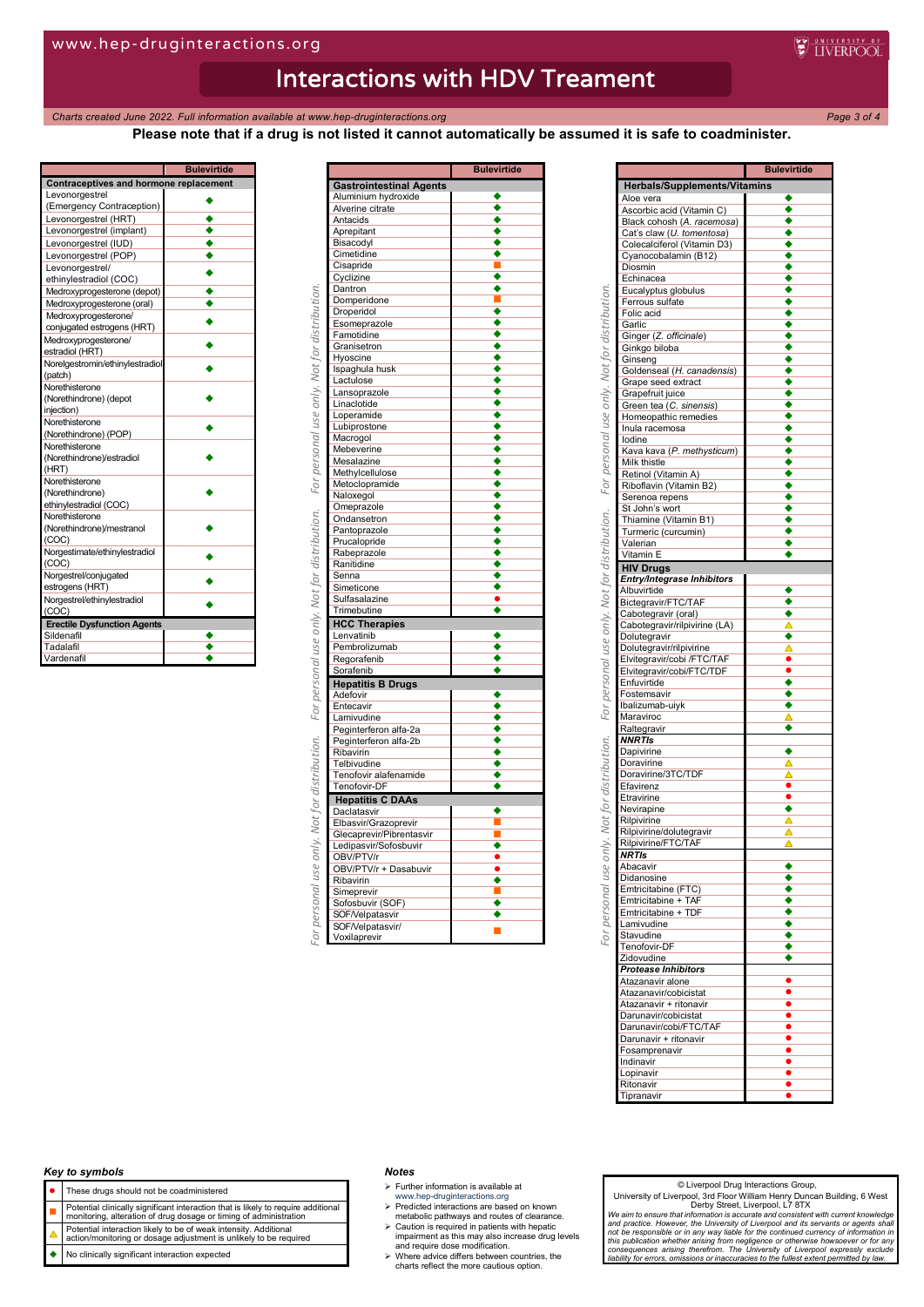**Charts created June 2022. Full information available at www.hep-druginteractions.org Page 4** of 4 **Page 4** of 4

**Please note that if a drug is not listed it cannot automatically be assumed it is safe to coadminister.**

**WEINERPOOL** 

|                                          | <b>Bulevirtide</b> |
|------------------------------------------|--------------------|
| <b>Hypertension/Heart Failure Agents</b> |                    |
| Acebutolol<br>Aliskiren                  | ٠<br>٠             |
| Ambrisentan                              | п                  |
| Amiloride                                | ٠                  |
| Azilsartan                               |                    |
| Benazepril                               |                    |
| Bendroflumethiazide<br>Bosentan          |                    |
| Bumetanide                               |                    |
| Candesartan                              |                    |
| Captopril                                |                    |
| Chlorothiazide                           | ٠                  |
| Chlortalidone                            | ٠                  |
| Cilazapril                               | ٠                  |
| Clevidipine<br>Clonidine                 | ٠                  |
| Doxazosin                                |                    |
| Enalapril                                |                    |
| Eplerenone                               | ٠                  |
| Epoprostenol                             |                    |
| Eprosartan                               |                    |
| Fosinopril<br>Furosemide                 | ٠                  |
| Hydralazine                              |                    |
| Hydrochlorothiazide                      | ٠                  |
| lloprost                                 |                    |
| Indapamide                               |                    |
| Irbesartan                               |                    |
| Isradipine                               |                    |
| Ivabradine<br>Lacidipine                 |                    |
| Lercanidipine                            | ٠                  |
| Lisinopril                               |                    |
| Losartan                                 | ٠                  |
| Macitentan                               | ٠                  |
| Methyldopa                               |                    |
| Metolazone                               | ٠                  |
| Moxonidine<br>Olmesartan                 | ٠<br>г             |
| Perindopril                              |                    |
| Prazosin                                 |                    |
| Quinapril                                |                    |
| Ramipril                                 |                    |
| Ranolazine                               |                    |
| Rilmenidine                              | ٠<br>٠             |
| Riociguat<br>Sacubitril/valsartan        | г                  |
| Selexipag                                | ٠                  |
| Sildenafil                               |                    |
| Spironolactone                           |                    |
| Tadalafil                                |                    |
| Telmisartan                              |                    |
| Torasemide<br>Trandolapril               |                    |
| Treprostinil                             |                    |
| Valsartan                                | E                  |
| Xipamide                                 | ٠                  |
| Zofenopril                               | ٠                  |
| <b>Illicit/Recreational</b>              |                    |
| Alcohol                                  |                    |
| Amphetamine<br>Cannabis                  | ٠                  |
| Carfentanil                              | Ξ                  |
| Cocaine                                  | ٠                  |
| Ecstasy (MDMA)                           | ٠                  |
| Fentanyl (Recreational)                  | П<br>i             |
| GHB (Gamma-hydroxybutyrate)<br>Heroin    |                    |
| LSD (Lysergic acid                       | ٠                  |
| diethylamide)                            |                    |
| Mephedrone                               | ٠                  |
| Methamphetamine                          | ٠                  |
| Phencyclidine (PCP)                      |                    |

|                                                              | <b>Bulevirtide</b> |
|--------------------------------------------------------------|--------------------|
| Immunosuppressants                                           |                    |
| Adalimumab                                                   |                    |
| Alemtuzumab                                                  | ٠                  |
| Anakinra                                                     |                    |
| Azathioprine                                                 |                    |
| Baricitinib                                                  |                    |
| Basiliximab                                                  |                    |
| Brodalumab                                                   |                    |
| Canakinumab                                                  |                    |
| Ciclosporin                                                  |                    |
| Eculizumab                                                   |                    |
| Etanercept                                                   |                    |
| Fingolimod                                                   |                    |
| Infliximab                                                   | ٠                  |
| Lenalidomide                                                 |                    |
| Mycophenolate                                                |                    |
| Pirfenidone                                                  |                    |
| Sarilumab                                                    |                    |
| Sirolimus                                                    |                    |
| Tocilizumab                                                  |                    |
| Tacrolimus                                                   | П                  |
| Upadacitinib                                                 | ٠                  |
| <b>Lipid Lowering Agents</b>                                 |                    |
| Alirocumab                                                   |                    |
| Atorvastatin                                                 | I.                 |
| Bezafibrate                                                  |                    |
| Evolocumab                                                   |                    |
| Ezetimibe                                                    |                    |
| Fenofibrate                                                  | ٠                  |
| <b>Fish oils</b>                                             |                    |
| Fluvastatin                                                  |                    |
| Gemfibrozil                                                  | ٠                  |
| Lovastatin                                                   |                    |
| Pitavastatin                                                 |                    |
| Pravastatin                                                  |                    |
| Rosuvastatin                                                 |                    |
| Simvastatin                                                  |                    |
|                                                              |                    |
| <b>Oxytocics</b><br>Ergometrine (ergonovine)                 |                    |
|                                                              | ∙                  |
| Mifepristone                                                 | ٠                  |
| Misoprostol                                                  |                    |
| <b>Parkinsonism Agents</b>                                   |                    |
| Benztropine                                                  |                    |
| Carbidopa                                                    |                    |
| Orphenadrine                                                 |                    |
| Pramipexole                                                  | ٠                  |
| Procyclidine                                                 |                    |
| Rasagiline                                                   |                    |
| Ropinirole                                                   |                    |
|                                                              |                    |
| <b>PBC Agents</b>                                            |                    |
| Obeticholic acid                                             |                    |
| Ursodeoxycholic acid                                         |                    |
|                                                              |                    |
| <b>Steroids</b><br>Beclometasone                             |                    |
| Betamethasone                                                |                    |
| Budesonide                                                   | ∙                  |
| Ciclesonide                                                  |                    |
|                                                              |                    |
| Clobetasol (topical)                                         |                    |
| Clobetasone (topical)                                        |                    |
| Dexamethasone                                                |                    |
| Fludrocortisone                                              |                    |
| Flunisolide                                                  |                    |
| Fluticasone                                                  |                    |
|                                                              |                    |
|                                                              |                    |
| Hydrocortisone (topical)<br>Methylprednisolone<br>Mometasone |                    |
| Prednicarbate                                                |                    |
|                                                              |                    |
| Prednisone<br>Triamcinolone                                  |                    |
| <b>Urological Agents</b>                                     |                    |
| Alfuzosin                                                    |                    |
| Desmopressin                                                 |                    |
| Dutasteride                                                  |                    |
| Finasteride                                                  |                    |
| Mirabegron                                                   |                    |
| Silodosin                                                    |                    |
| Solifenacin                                                  |                    |
| Tamsulosin                                                   | ٠                  |

|                                           | <b>Bulevirtide</b>        |
|-------------------------------------------|---------------------------|
| <b>Other Drugs</b>                        |                           |
| Acamprosate                               |                           |
| Acetazolamide                             |                           |
| Acitretin                                 |                           |
| Activated charcoal                        |                           |
| Allopurinol                               |                           |
| Atomoxetine                               | ٠                         |
| Atropine                                  | ٠                         |
| Baclofen                                  |                           |
| Bamlanivimab/Etesevimab                   |                           |
| Benralizumab                              | ٠                         |
| Betahistine                               | ٠                         |
| Bimatoprost                               |                           |
| Biperiden                                 |                           |
| Brinzolamide                              | ٠                         |
| Bromocriptine                             | ٠                         |
| Calcitonin                                |                           |
| Calcium carbimide                         |                           |
| Calcium resonium                          |                           |
| Cannabidiol (CBD)                         |                           |
| Carbimazole                               |                           |
| Carisoprodol                              | $\overline{\bullet}$      |
| Casirivimab/imdevimab                     | ٠                         |
| Cilostazol                                |                           |
| Clomifene                                 |                           |
| Colchicine                                |                           |
| Colestyramine                             |                           |
| Conivaptan                                |                           |
| Convalescent plasma<br>$(COVID-19)$       |                           |
| COVID-19 vaccines                         | ٠                         |
| Cyclobenzaprine                           |                           |
| Cytisine                                  | ٠                         |
| Darbepoetin                               |                           |
| Deferiprone                               | ó                         |
| Denosumab                                 |                           |
| Dexamfetamine                             |                           |
| Dextromethorphan                          | ٠                         |
| Disulfiram                                | ٠                         |
| Donepezil                                 |                           |
| Dorzolamide                               |                           |
| Dupilumab                                 |                           |
| Eliglustat                                | ٠                         |
| Emicizumab                                |                           |
| Epoetin alfa                              |                           |
| Etelcalcetide                             | ٠<br>٠                    |
| Febuxostat                                |                           |
| Filgrastim                                | ٠                         |
| Flibanserin<br>Gadopentetate (gadolinium) |                           |
| Glycerol phenylbutyrate                   | ٠                         |
| Goserelin                                 | ٠                         |
| Influenza vaccine                         |                           |
| Interferon beta                           |                           |
| Isosorbide mononitrate                    | ٠                         |
| Isotretinoin                              | $\overline{\bullet}$      |
| Lanreotide                                |                           |
| Levothyroxine                             |                           |
| Lofexidine                                |                           |
| Lumacaftor/Ivacaftor                      |                           |
| Magnesium                                 |                           |
| Melatonin                                 |                           |
| Memantine                                 | $\overline{\bullet}$      |
| Methylphenidate                           | $\overline{\bullet}$      |
| Minoxidil                                 | ٠                         |
| Modafinil                                 |                           |
| Naftidrofuryl                             | $\frac{\bullet}{\bullet}$ |
| Nalmefene                                 | ♦                         |
|                                           | ٠                         |
| Naloxone                                  |                           |

### *Key to symbols*

- These drugs should not be coadministered
- 
- **Potential clinically significant interaction that is likely to require additional**<br>monitoring, alteration of drug dosage or timing of administration
- Potential interaction likely to be of weak intensity. Additional action/monitoring or dosage adjustment is unlikely to be required
- No clinically significant interaction expected

#### *Notes*

- $\triangleright$  Further information is available at
- 
- www.hep-druginteractions.org Predicted interactions are based on known metabolic pathways and routes of clearance.
- Caution is required in patients with hepatic impairment as this may also increase drug levels and require dose modification. Where advice differs between countries, the charts reflect the more cautious option.
- 

#### © Liverpool Drug Interactions Group,